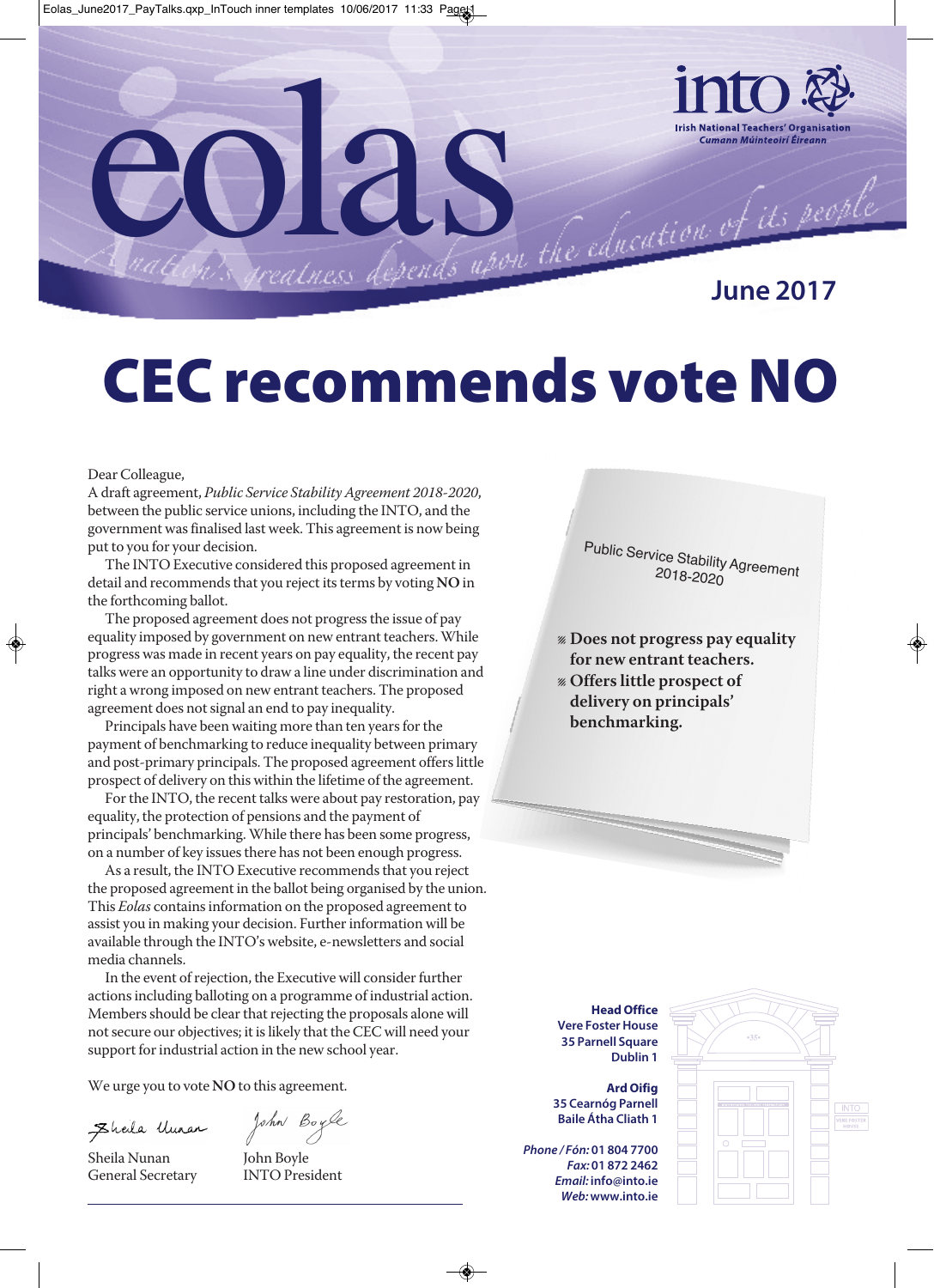

# The Public Service Stability Agreement 2018-2020

# **What does the proposed agreement say about pay equality for new entrants?**

**Section 4.1.2:**The Parties acknowledge the issues of concern in relation to the increased length of the salary scale in certain instancesin respect of post January 2011 entrants. **Section 4.1.3:**It is agreed that an examination of the remaining salary scale issues in respect of post January 2011 recruits at entry grades covered by parties to this Agreement will be undertaken within 12 months of the commencement of this Agreement.

On conclusion of this work, the parties will discuss and agree how the matter can be addressed and implemented in a manner that does not give rise to implications for the fiscal envelope of this Agreement and that has regard for the medium term fiscal framework. Any outcome will be restricted to parties adhering to this Agreement.

# **What does the proposed agreement say about outstanding awards (including Benchmarking)?**

**Section 5.2.1: "**While recognising that the main priority of this Agreement isthe phased unwinding of the FEMPIlegislation, the parties commit to entering into a process to conclude by end-September 2018 which will involve engagement in relation to an appropriate, time-bound processfor addressing any outstanding adjudications, having due regard to the question of their continued validity and cost implications."

# **What does the proposed agreement say about Croke ParkHours?**

The proposed agreement does not provide for any change to additional hours worked under theCroke Park Agreement. **Section 2.12** refers to additional hours agreed for other grades under the Haddington Road Agreement and does not apply to teachers.

## **What does the proposed agreement say about productivity?**

There is a commitment to effective engagement with the Government's delivery of its change and reform agenda. The specific matters outlined for effective engagement in the education sector are the*Action Plan for Education 2016-2019* and underpinning strategies and developments, including the Further Education and Training Strategy; Curricular Reform

within Schools; Action Plan to Expand Apprenticeship and Traineeship in Ireland 2016-2020; the National Skills Strategy 2025; the National Strategy for Higher Education to 2030; and the National Strategy to Improve Literacy and Numeracy (2011 to 2020).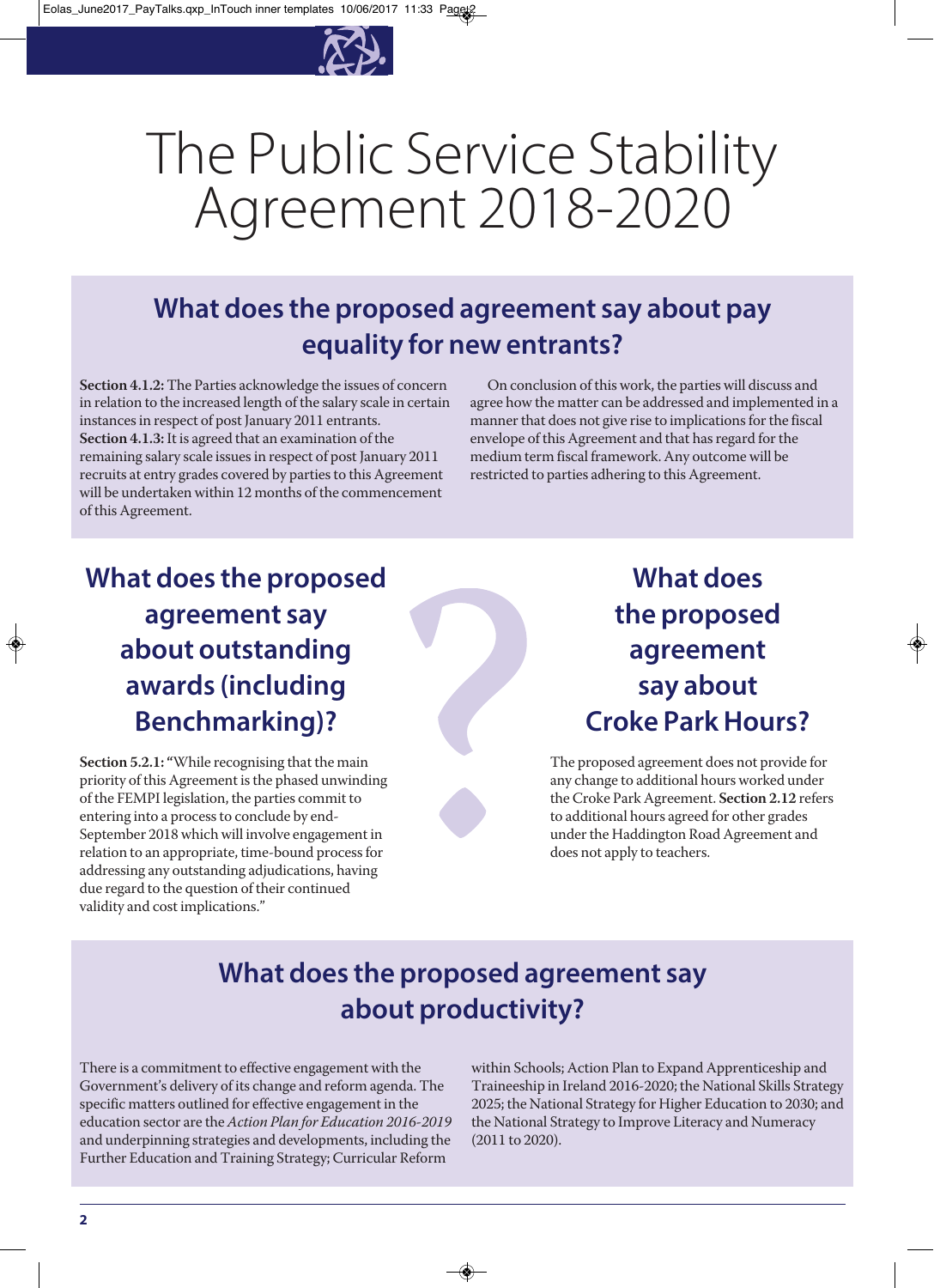

### **What does the draft agreement say about salary?**

The document provides for pay restoration totalling 5.75% between 2018 and 2020 and a reduction in the pension levy.

#### **2018**

- l 1 January 2018:salariesto increase by 1%.
- l 1 October 2018:salariesto increase by 1%.

#### **2019**

l 1 January 2019: Pension levy threshold increase from €28,750 to €32,000 (worth €325pa) and also reduced rate of levy for Single Pension Scheme members(combined worth  $over €500$ ).

l 1 September 2019:salariesto increase by 1.75%.

#### **2020**

- l 1 January 2020: Pension levy threshold increased to €34,500 (worth  $E250pa$ ); further reduction in rate for Single Scheme members(combined worth varies; €350 at €40k salary).
- l 1 October 2020:salariesto increase by 2%.

#### **How would these changes affect your salary?**

The following examples show the impact of proposed restoration at various salary points. Proposed pension changes are dealt with separately below.

| 1/09/2017 | 1/10/2020 | <b>Gross Pay</b><br><b>Restoration</b> |
|-----------|-----------|----------------------------------------|
| €48,150   | €50.977   | $+$ €2.827                             |
| €57,506   | €60.882   | $+63,376$                              |
| €66,869   | €70,795   | $+63,926$                              |
|           |           |                                        |

#### **Full details on the INTO website.**

| Post-2011(including<br>hons allowance) | 1/09/2017 | 1/10/2020 | <b>Gross Pay</b><br><b>Restoration</b> |
|----------------------------------------|-----------|-----------|----------------------------------------|
| Point 1 (pre-2012)                     | €35,602   | €37,692   | $+$ €2,090                             |
| Point 1 (post-2012)                    | €34,602   |           | $+63,090$                              |
| Point 8 (pre-2012)                     | €44,363   | €47,379   | $+63,016$                              |
| Point 8 (post-2012)                    | €44,752   |           | $+£2,627$                              |
| Point 16 (pre-2012)                    | €57,506   | €60,882   | $+63,376$                              |
| Point 16 (post-2012)                   | €53,662   |           | $+57,220$                              |
| Top scale point (pre-2012)             | €66,869   | €70.795   | $+63,926$                              |
| Top scale point (post-2012)            | €64,701   |           | $+66,094$                              |

#### **What does the draft agreement say about pension/ pension-related deduction?**

The proposed agreement provides for the conversion of part of the existing Pension Related Deduction (PRD) into a permanent Additional Superannuation Contribution (ASC). In other words, the PRD or pension levy is retitled and a portion retained as ASC in the proposed agreement.

The present thresholds, bands and rates in respect of the PRD will be modified in the ASC to reflect different pension benefits. This will mean:

- l a reduction of €575 in the PRD/ASCforteachers who started pre-2013;
- l a reduction between €375 and €2,109 in PRD/ASCfor those in the Single Pension Scheme (post 2013 starters).

The remaining permanent ASC will range between 0.8% of salary for a teacher in the pre-2013 scheme earning  $€37,500$ and 5.95% for a teacher earning €82,500.

For teachers in the Single Pension Scheme the remaining permanent ASC will be 0.27% for teachers earning €37,500, and 1.65% for a teacher earning  $€67,500$ .

Sample PRD changes for teachers who are not members of the Single Pension Scheme

| <b>Salary</b> | <b>PRD</b> at<br>01/09/2017 | ASC at<br>01/10/2020 | <b>Restoration</b> |
|---------------|-----------------------------|----------------------|--------------------|
| €35,602       | €685                        | €110                 | €575               |
| €48,150       | €1.940                      | €1,365               | €575               |
| €57,506       | €2,875                      | €2,300               | €575               |
| €66,869       | €3,846                      | €3,271               | €575               |

Sample PRD changes for teachers who are members of the Single Pension Scheme (Entrants post-1 January 2013)

| <b>Salary</b> | <b>PRD</b> at<br>01/09/2017 | ASC at<br>01/10/2020 | <b>Restoration</b> |
|---------------|-----------------------------|----------------------|--------------------|
| €35,602       | €685                        | €37                  | €648               |
| €48,150       | €1,940                      | €455                 | €1,485             |
| €57,506       | €2,875                      | €766                 | €2,109             |
| €66,869       | €3,846                      | €1,089               | €2,757             |
|               |                             |                      |                    |